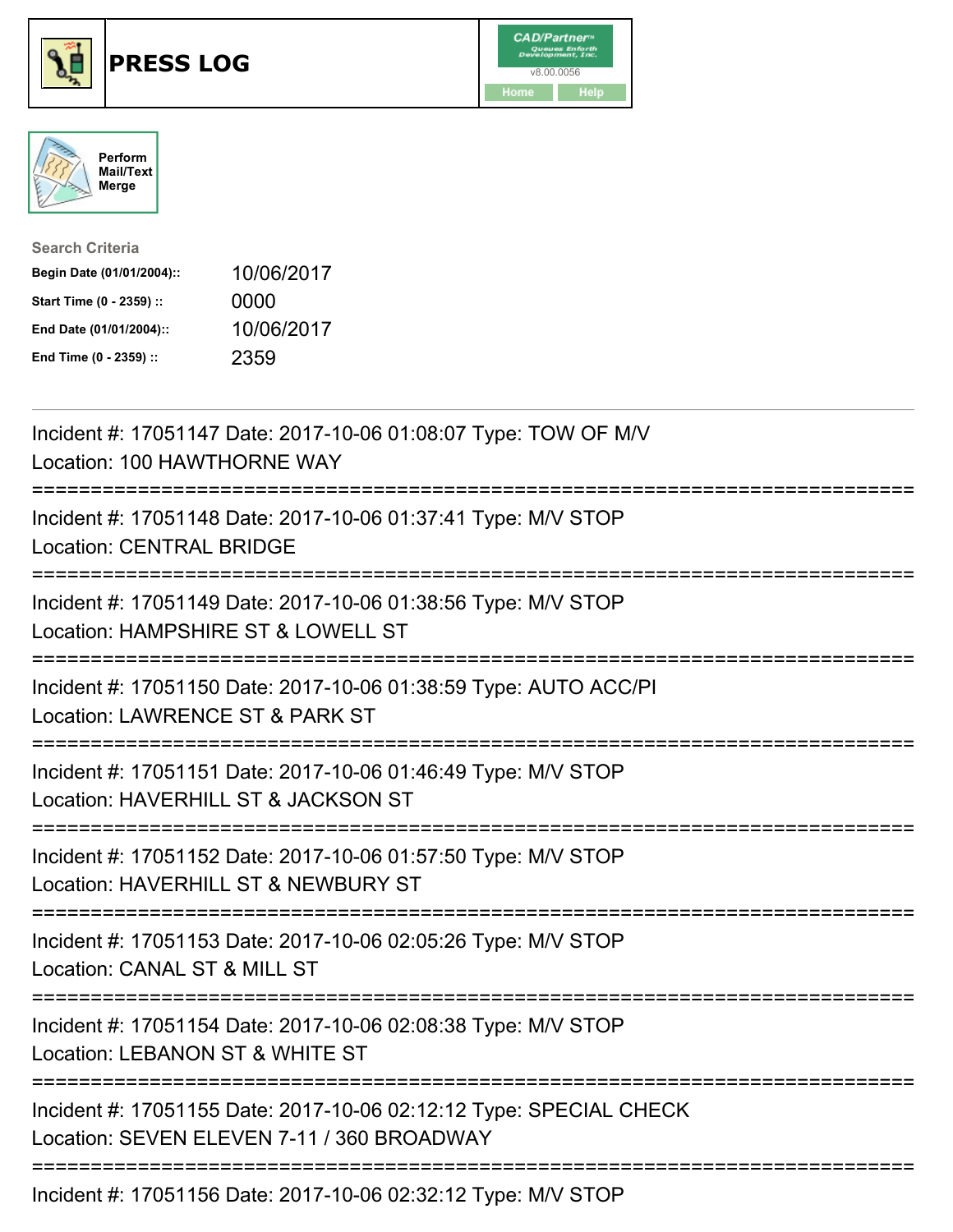| Location: MERRIMACK ST & S BROADWAY                                                                             |
|-----------------------------------------------------------------------------------------------------------------|
| Incident #: 17051157 Date: 2017-10-06 02:40:45 Type: M/V STOP<br>Location: ANDOVER ST & PARKER ST               |
| Incident #: 17051158 Date: 2017-10-06 02:47:12 Type: M/V STOP<br>Location: BROADWAY & HAVERHILL ST              |
| Incident #: 17051159 Date: 2017-10-06 02:49:05 Type: M/V STOP<br>Location: ESSEX ST & UNION ST                  |
| Incident #: 17051160 Date: 2017-10-06 02:54:33 Type: M/V STOP<br>Location: BROADWAY & MANCHESTER ST             |
| Incident #: 17051161 Date: 2017-10-06 03:00:52 Type: M/V STOP<br>Location: 700 ESSEX ST                         |
| Incident #: 17051162 Date: 2017-10-06 03:03:11 Type: M/V STOP<br>Location: 90 CROSS ST<br>--------------------- |
| Incident #: 17051164 Date: 2017-10-06 03:03:57 Type: M/V STOP<br>Location: BROADWAY & ESSEX ST                  |
| Incident #: 17051163 Date: 2017-10-06 03:04:05 Type: M/V STOP<br>Location: MARLBORO ST & S UNION ST             |
| Incident #: 17051165 Date: 2017-10-06 03:11:54 Type: UNKNOWN PROB<br><b>Location: INMAN ST</b>                  |
| Incident #: 17051166 Date: 2017-10-06 03:36:38 Type: TOW OF M/V<br>Location: 101 AMESBURY ST                    |
| Incident #: 17051167 Date: 2017-10-06 03:40:12 Type: ALARM/BURG<br>Location: 206 S UNION ST                     |
| Incident #: 17051168 Date: 2017-10-06 03:53:33 Type: SUS PERS/MV<br>Location: 383 HAVERHILL ST FL 3             |
| Incident #: 17051169 Date: 2017-10-06 04:11:30 Type: TOW OF M/V<br>Location: 79 OAK ST                          |
|                                                                                                                 |

Incident #: 17051170 Date: 2017-10-06 04:13:11 Type: TOW OF M/V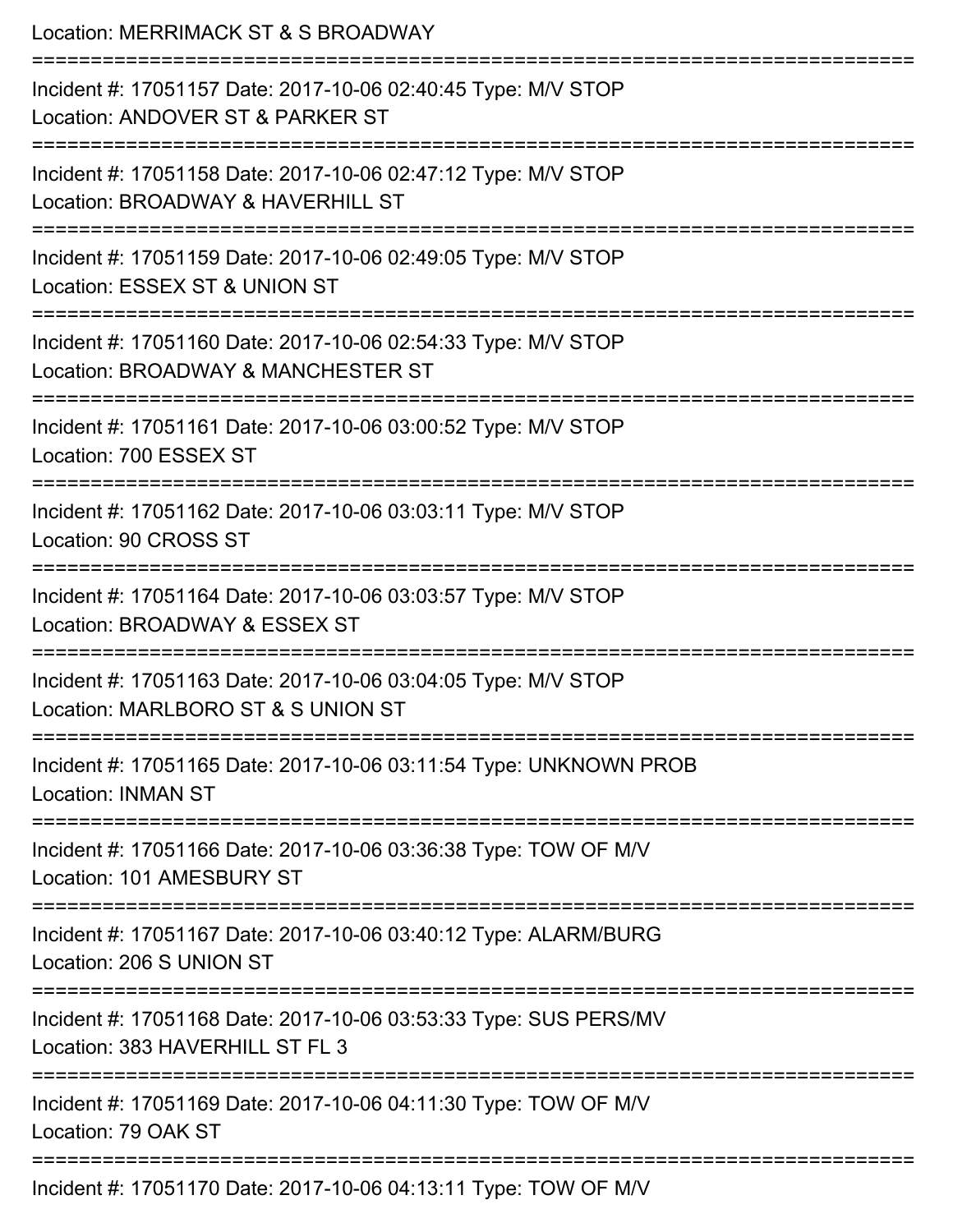| Incident #: 17051171 Date: 2017-10-06 04:18:06 Type: SUS PERS/MV<br>Location: 12 RIDGE RD                                  |
|----------------------------------------------------------------------------------------------------------------------------|
| Incident #: 17051172 Date: 2017-10-06 06:26:34 Type: ALARM/BURG<br>Location: 275 MERRIMACK ST                              |
| Incident #: 17051173 Date: 2017-10-06 07:09:11 Type: PARK & WALK<br>Location: 205 BROADWAY                                 |
| Incident #: 17051174 Date: 2017-10-06 07:10:19 Type: DOMESTIC/PROG<br>Location: 63 MECHANIC ST                             |
| Incident #: 17051175 Date: 2017-10-06 07:35:46 Type: 911 HANG UP<br>Location: SOUTH LAWRENCE EAST SCHOOL / 165 CRAWFORD ST |
| Incident #: 17051176 Date: 2017-10-06 07:55:54 Type: M/V STOP<br>Location: 194 JACKSON ST                                  |
| Incident #: 17051177 Date: 2017-10-06 07:58:23 Type: M/V STOP<br>Location: MT VERNON ST & S BROADWAY                       |
| Incident #: 17051178 Date: 2017-10-06 08:10:59 Type: B&E/MV/PAST<br>Location: 195 MAPLE ST                                 |
| Incident #: 17051179 Date: 2017-10-06 08:25:52 Type: DRUG VIO<br>Location: 243 ERVING AV                                   |
| Incident #: 17051180 Date: 2017-10-06 08:55:34 Type: ALARM/BURG<br>Location: METROPOLITAN CREDIT UNION / 215 S BROADWAY    |
| Incident #: 17051181 Date: 2017-10-06 09:03:22 Type: DISTURBANCE<br>Location: 42 44 MARBLE AV                              |
| Incident #: 17051182 Date: 2017-10-06 09:10:03 Type: ALARM/BURG<br>Location: GENERAL HOSP / 25 MARSTON ST                  |
| Incident #: 17051183 Date: 2017-10-06 09:15:43 Type: ALARM/BURG<br>Location: KR LOUNGE / 596 ESSEX ST                      |
| Incident #: 17051184 Date: 2017-10-06 09:22:01 Type: MEDIC SUPPORT                                                         |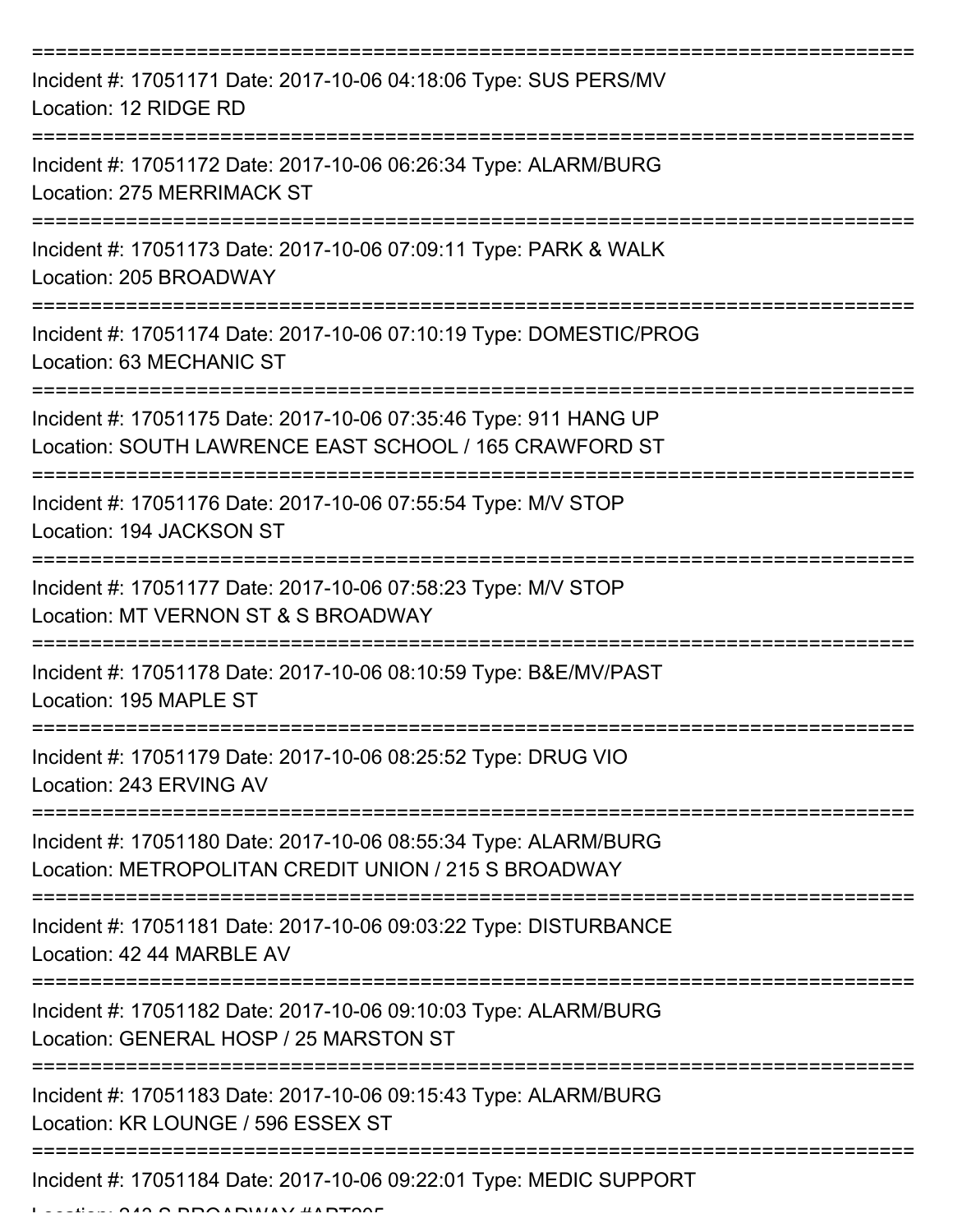| Incident #: 17051185 Date: 2017-10-06 09:24:10 Type: M/V STOP<br><b>Location: SHATTUCK ST</b>                         |
|-----------------------------------------------------------------------------------------------------------------------|
| Incident #: 17051186 Date: 2017-10-06 09:25:21 Type: M/V STOP<br>Location: ESSEX ST & FRANKLIN ST                     |
| Incident #: 17051187 Date: 2017-10-06 09:28:09 Type: M/V STOP<br>Location: CHANDLER ST & MEDFORD ST                   |
| Incident #: 17051188 Date: 2017-10-06 09:33:10 Type: INVESTIGATION<br>Location: LAWRENCE HIGH SCHOOL / 71 N PARISH RD |
| Incident #: 17051189 Date: 2017-10-06 09:42:51 Type: M/V STOP<br>Location: 265 LOWELL ST                              |
| Incident #: 17051190 Date: 2017-10-06 09:43:00 Type: STOL/MV/PAS<br>Location: 106 FARNHAM ST                          |
| Incident #: 17051191 Date: 2017-10-06 10:00:37 Type: TOW OF M/V<br>Location: ARLINGTON SCHOOL / 150 ARLINGTON ST      |
| Incident #: 17051192 Date: 2017-10-06 10:00:48 Type: TOW OF M/V<br>Location: 460 LOWELL ST                            |
| Incident #: 17051194 Date: 2017-10-06 10:02:54 Type: M/V STOP<br>Location: STORROW ST & WOODLAND ST                   |
| Incident #: 17051193 Date: 2017-10-06 10:03:32 Type: MAL DAMAGE<br>Location: LAWRENCE HIGH SCHOOL / 71 N PARISH RD    |
| Incident #: 17051195 Date: 2017-10-06 10:12:50 Type: MAL DAMAGE<br>Location: 220 HIGH ST                              |
| Incident #: 17051196 Date: 2017-10-06 10:19:46 Type: M/V STOP<br>Location: 35 KNOX ST                                 |
| Incident #: 17051197 Date: 2017-10-06 10:23:25 Type: TOW OF M/V<br>Location: 64 BOWDOIN ST                            |
| Incident #: 17051198 Date: 2017-10-06 10:30:28 Type: 209A/SERVE                                                       |

Location: 85 NEWBURY ST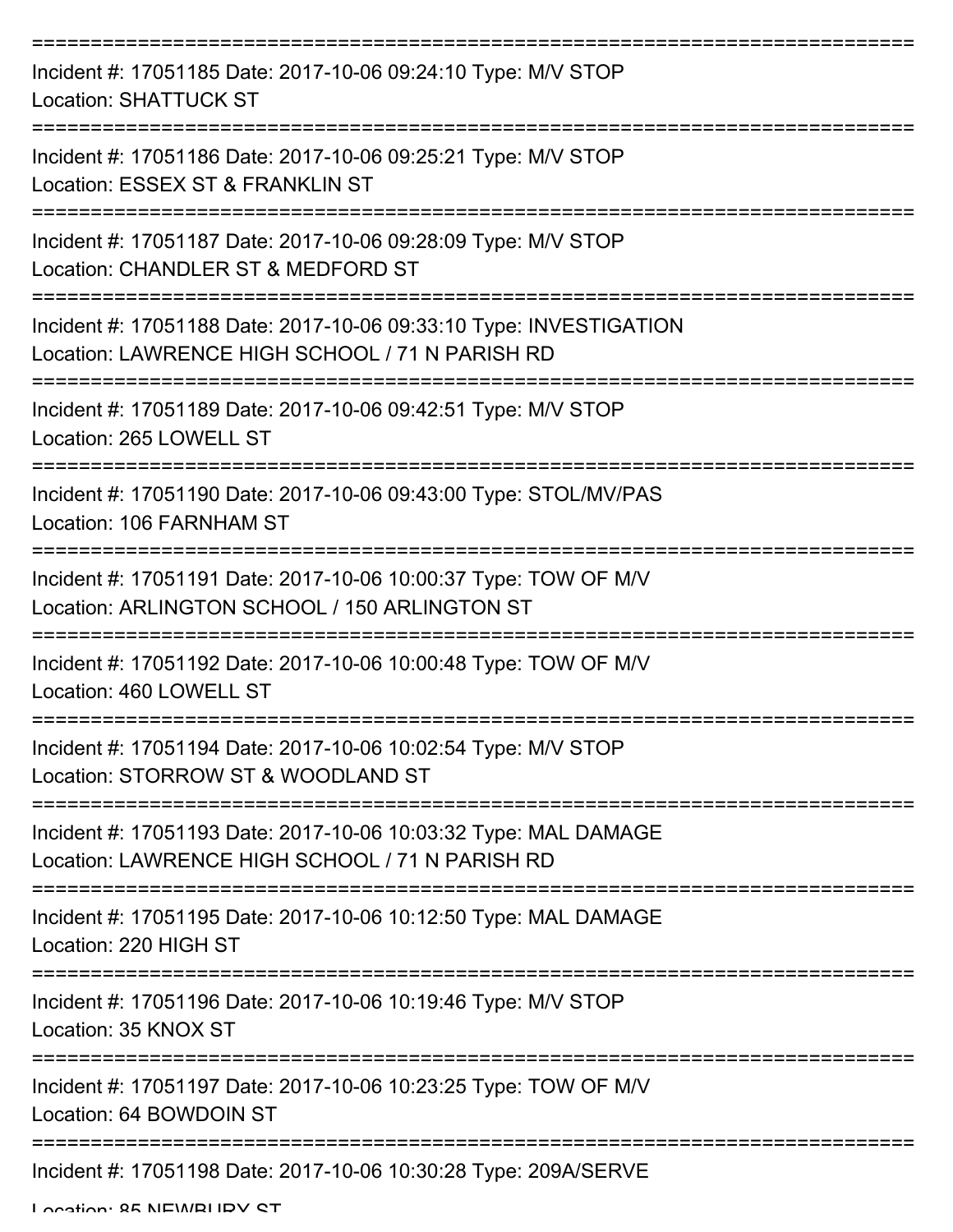| Incident #: 17051199 Date: 2017-10-06 10:34:16 Type: ANIMAL COMPL<br>Location: 330 LAWRENCE ST                           |
|--------------------------------------------------------------------------------------------------------------------------|
| Incident #: 17051200 Date: 2017-10-06 10:37:25 Type: 209A/SERVE<br>Location: 310 HOWARD ST                               |
| Incident #: 17051201 Date: 2017-10-06 10:37:59 Type: MAL DAMAGE<br>Location: 68 CRESCENT ST                              |
| Incident #: 17051202 Date: 2017-10-06 10:43:43 Type: TOW OF M/V<br>Location: MONMOUTH ST & PARK ST                       |
| Incident #: 17051203 Date: 2017-10-06 10:46:22 Type: SEX OFF. PAST<br>Location: LAWRENCE GENERAL HOSPITAL / 1 GENERAL ST |
| :===================<br>Incident #: 17051204 Date: 2017-10-06 10:47:04 Type: TOW OF M/V<br>Location: 108 ABBOTT ST       |
| Incident #: 17051205 Date: 2017-10-06 10:53:36 Type: 209A/SERVE<br><b>Location: 2 BENNINGTON ST</b>                      |
| Incident #: 17051207 Date: 2017-10-06 10:59:38 Type: NOTIFICATION<br>Location: 202 WAI NUT ST                            |
| Incident #: 17051206 Date: 2017-10-06 10:59:47 Type: DOMESTIC/PAST<br>Location: LAWRENCE HIGH SCHOOL / 70 N PARISH RD    |
| Incident #: 17051208 Date: 2017-10-06 11:03:49 Type: 209A/SERVE<br>Location: 62 CONGRESS ST                              |
| Incident #: 17051209 Date: 2017-10-06 11:11:01 Type: TOW OF M/V<br><b>Location: SHAWSHEEN RD</b>                         |
| Incident #: 17051210 Date: 2017-10-06 11:12:40 Type: 209A/SERVE<br>Location: 70 MELVIN ST #13-6                          |
| Incident #: 17051211 Date: 2017-10-06 11:18:27 Type: TOW OF M/V<br>Location: ARLINGTON SCHOOL / 150 ARLINGTON ST         |
| Incident #: 17051214 Date: 2017-10-06 11:25:21 Type: DRUG VIO<br>Location: 87 PHILLIPS ST                                |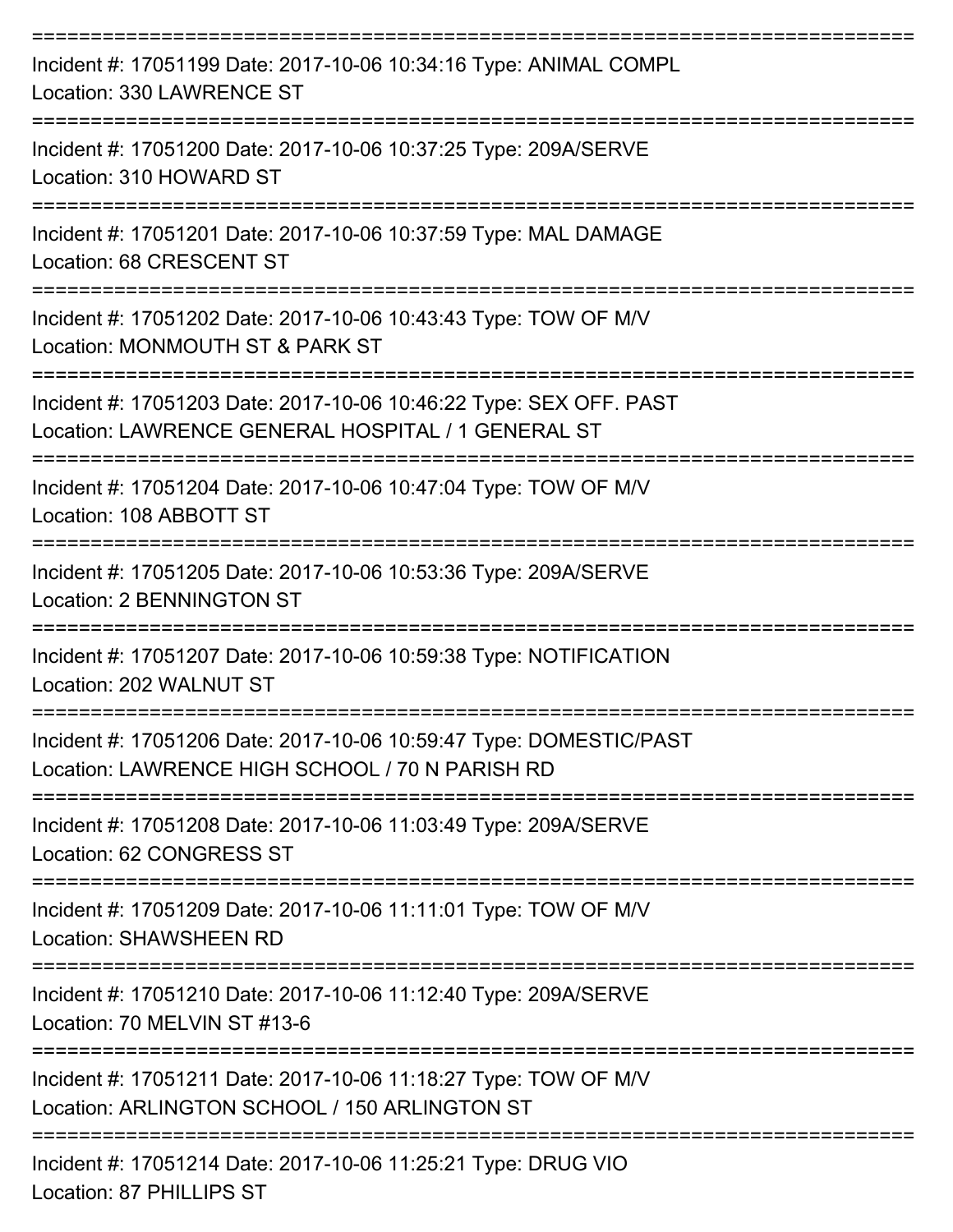| Incident #: 17051212 Date: 2017-10-06 11:26:23 Type: M/V STOP<br>Location: AUBURN ST & HAMPSHIRE ST                                    |
|----------------------------------------------------------------------------------------------------------------------------------------|
| ;=========================<br>Incident #: 17051213 Date: 2017-10-06 11:27:05 Type: 209A/SERVE<br>Location: 18 BEACON AV                |
| Incident #: 17051215 Date: 2017-10-06 11:30:46 Type: M/V STOP<br>Location: 73 WINTHROP AV<br>================================          |
| Incident #: 17051216 Date: 2017-10-06 11:35:31 Type: SUS PERS/MV<br>Location: FAMILY DOLLAR / 63 WINTHROP AV<br>====================== |
| Incident #: 17051217 Date: 2017-10-06 11:37:13 Type: TRESPASSING<br>Location: 19 E HAVERHILL ST                                        |
| Incident #: 17051219 Date: 2017-10-06 11:37:49 Type: SUS PERS/MV<br>Location: BRUCE ST & JACKSON ST                                    |
| :====================<br>Incident #: 17051218 Date: 2017-10-06 11:38:51 Type: 209A/SERVE<br>Location: 83 ABBOTT ST                     |
| Incident #: 17051220 Date: 2017-10-06 11:44:26 Type: M/V STOP<br>Location: FERGUSON ST & S BROADWAY                                    |
| Incident #: 17051221 Date: 2017-10-06 12:07:53 Type: INVESTIGATION<br>Location: 73 BAILEY ST                                           |
| Incident #: 17051222 Date: 2017-10-06 12:19:43 Type: PARK & WALK<br>Location: BRADFORD ST & BROADWAY                                   |
| Incident #: 17051224 Date: 2017-10-06 13:04:10 Type: THREATS<br>Location: 2 APPLETON ST                                                |
| Incident #: 17051223 Date: 2017-10-06 13:05:13 Type: M/V STOP<br>Location: BRADFORD ST & HAMPSHIRE ST                                  |
| Incident #: 17051225 Date: 2017-10-06 13:14:43 Type: AUTO ACC/NO PI<br>Location: MERRIMACK ST & S BROADWAY                             |
| Incident #: 17051226 Date: 2017-10-06 13:34:41 Type: DRUG VIO<br>Location: 353 ELM ST                                                  |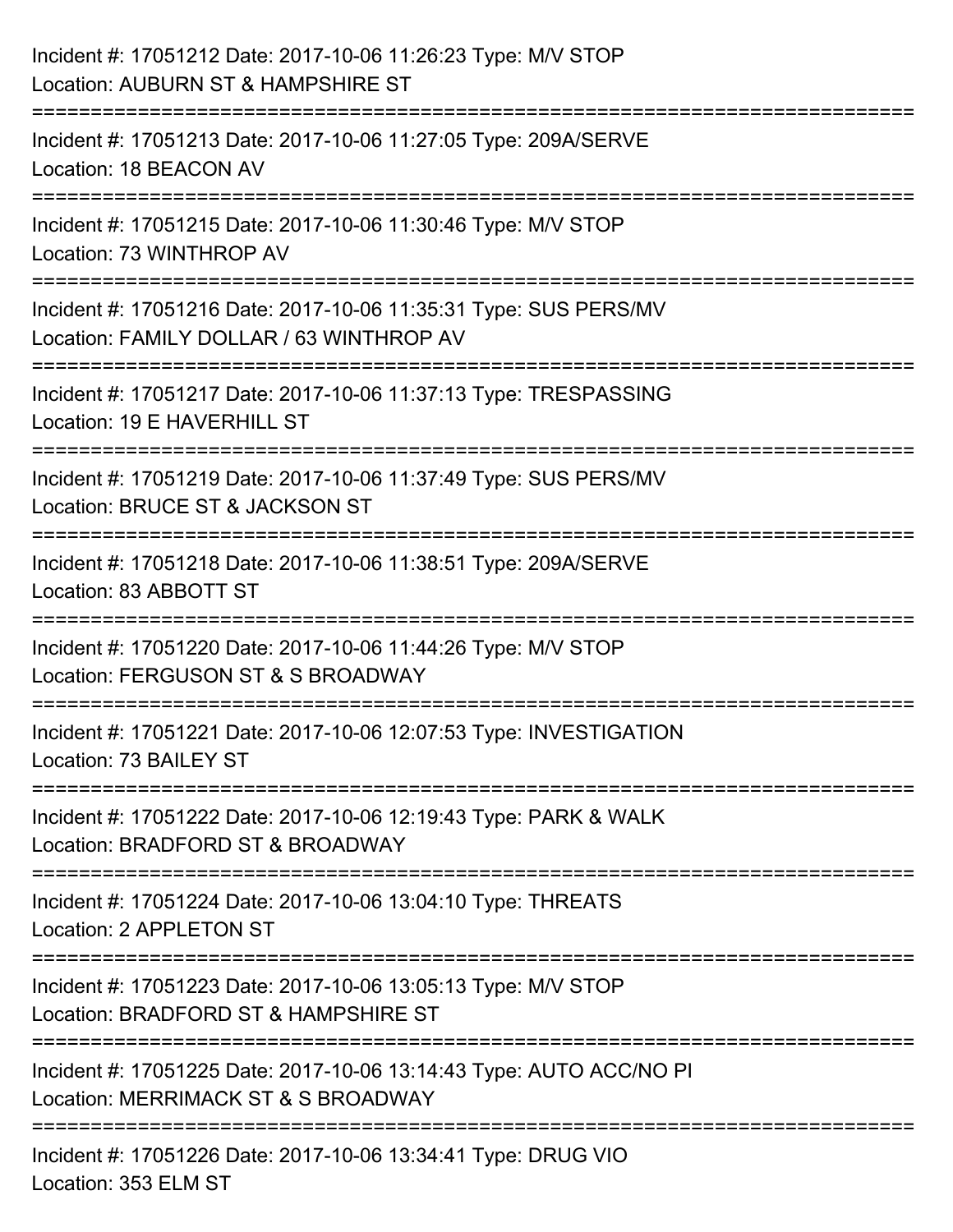| Incident #: 17051227 Date: 2017-10-06 13:42:37 Type: AUTO ACC/NO PI<br>Location: BROADWAY & CROSS ST                                   |
|----------------------------------------------------------------------------------------------------------------------------------------|
| Incident #: 17051228 Date: 2017-10-06 13:43:07 Type: CK WELL BEING<br>Location: 347 WATER ST                                           |
| Incident #: 17051231 Date: 2017-10-06 13:46:44 Type: MAL DAMAGE<br>Location: 550 BROADWAY #311<br>:==============================      |
| Incident #: 17051229 Date: 2017-10-06 13:47:19 Type: M/V STOP<br>Location: ANDOVER ST & S UNION ST                                     |
| Incident #: 17051230 Date: 2017-10-06 13:56:20 Type: M/V STOP<br>Location: 8 WINTHROP AV                                               |
| Incident #: 17051232 Date: 2017-10-06 13:59:55 Type: AUTO ACC/NO PI<br>Location: BROADWAY & WATER ST                                   |
| Incident #: 17051233 Date: 2017-10-06 14:05:04 Type: DRUG OVERDOSE<br>Location: FALLS BRIDGE & NORTH SIDE                              |
| Incident #: 17051234 Date: 2017-10-06 14:19:01 Type: AUTO ACC/NO PI<br>Location: BROADWAY & TREMONT ST                                 |
| Incident #: 17051235 Date: 2017-10-06 14:20:23 Type: SUS PERS/MV<br>Location: 483 LOWELL ST                                            |
| Incident #: 17051236 Date: 2017-10-06 14:24:58 Type: M/V STOP<br>Location: FERRY ST & SUMNER AV<br>=================================== |
| Incident #: 17051237 Date: 2017-10-06 14:35:53 Type: M/V STOP<br>Location: 90 BEACON                                                   |
| Incident #: 17051238 Date: 2017-10-06 14:55:44 Type: IDENTITY THEFT<br>Location: 38 ORCHARD ST #1                                      |
| Incident #: 17051240 Date: 2017-10-06 15:00:13 Type: MV/BLOCKING<br>Location: 6 BERKELEY ST                                            |
| Incident #: 17051239 Date: 2017-10-06 15:00:34 Type: SHOPLIFTING<br>Location: 700 ESSEX ST                                             |

===========================================================================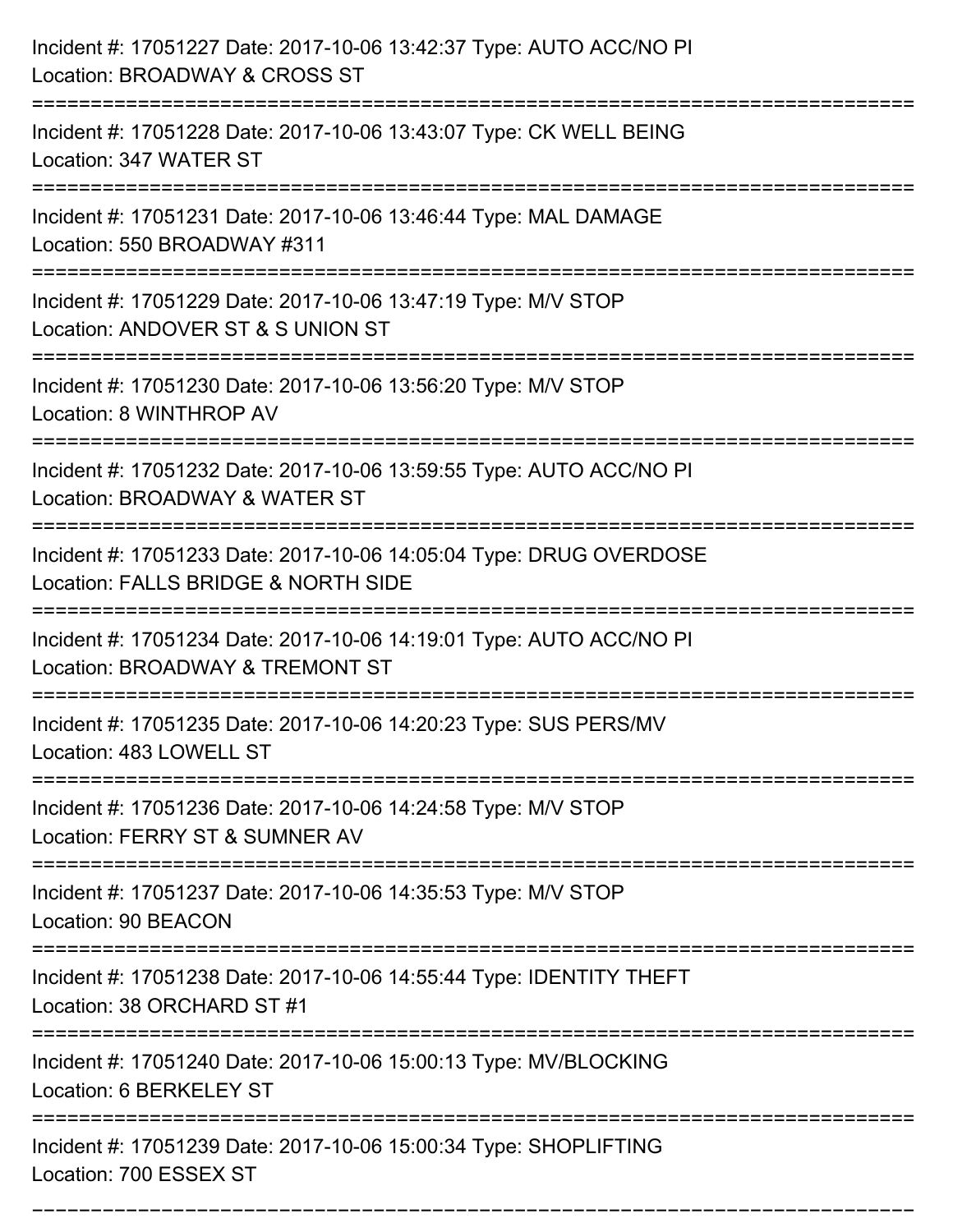| Incident #: 17051242 Date: 2017-10-06 15:08:25 Type: M/V STOP<br>Location: E HAVERHILL ST & PROSPECT ST<br>Incident #: 17051243 Date: 2017-10-06 15:33:34 Type: DISTURBANCE<br>Location: EXPERT STAFFING / 290 MERRIMACK ST #SUITE 204<br>Incident #: 17051244 Date: 2017-10-06 16:00:24 Type: SUS PERS/MV<br>Location: 26 SHAW ST<br>Incident #: 17051245 Date: 2017-10-06 16:03:15 Type: SUS PERS/MV<br>Location: 77 S UNION ST |
|-----------------------------------------------------------------------------------------------------------------------------------------------------------------------------------------------------------------------------------------------------------------------------------------------------------------------------------------------------------------------------------------------------------------------------------|
|                                                                                                                                                                                                                                                                                                                                                                                                                                   |
|                                                                                                                                                                                                                                                                                                                                                                                                                                   |
|                                                                                                                                                                                                                                                                                                                                                                                                                                   |
|                                                                                                                                                                                                                                                                                                                                                                                                                                   |
| Incident #: 17051246 Date: 2017-10-06 16:04:11 Type: M/V STOP<br>Location: STORROW & HIGH                                                                                                                                                                                                                                                                                                                                         |
| Incident #: 17051247 Date: 2017-10-06 16:24:50 Type: SUS PERS/MV<br>Location: VALEBROOKS / 9 SUMMER ST                                                                                                                                                                                                                                                                                                                            |
| Incident #: 17051248 Date: 2017-10-06 16:44:55 Type: COURT DOC SERVE<br>Location: 90 LOWELL ST                                                                                                                                                                                                                                                                                                                                    |
| Incident #: 17051249 Date: 2017-10-06 16:53:39 Type: LARCENY/PAST<br>Location: 414 COMMON ST                                                                                                                                                                                                                                                                                                                                      |
| Incident #: 17051254 Date: 2017-10-06 17:02:01 Type: MAL DAMAGE<br>Location: 10 OAKWOOD AV<br>---------------------------                                                                                                                                                                                                                                                                                                         |
| Incident #: 17051250 Date: 2017-10-06 17:03:05 Type: DRUG VIO<br>Location: ARREST / 63 RAILROAD ST                                                                                                                                                                                                                                                                                                                                |
| Incident #: 17051251 Date: 2017-10-06 17:08:15 Type: AUTO ACC/NO PI<br>Location: RT 114 & RT495                                                                                                                                                                                                                                                                                                                                   |
| Incident #: 17051252 Date: 2017-10-06 17:09:12 Type: 209A/VIOLATION<br>Location: TOW--ARREST / 14 HILLSIDE AV                                                                                                                                                                                                                                                                                                                     |
| Incident #: 17051253 Date: 2017-10-06 17:14:37 Type: WOMAN DOWN<br>Location: 8 BLAKELIN ST                                                                                                                                                                                                                                                                                                                                        |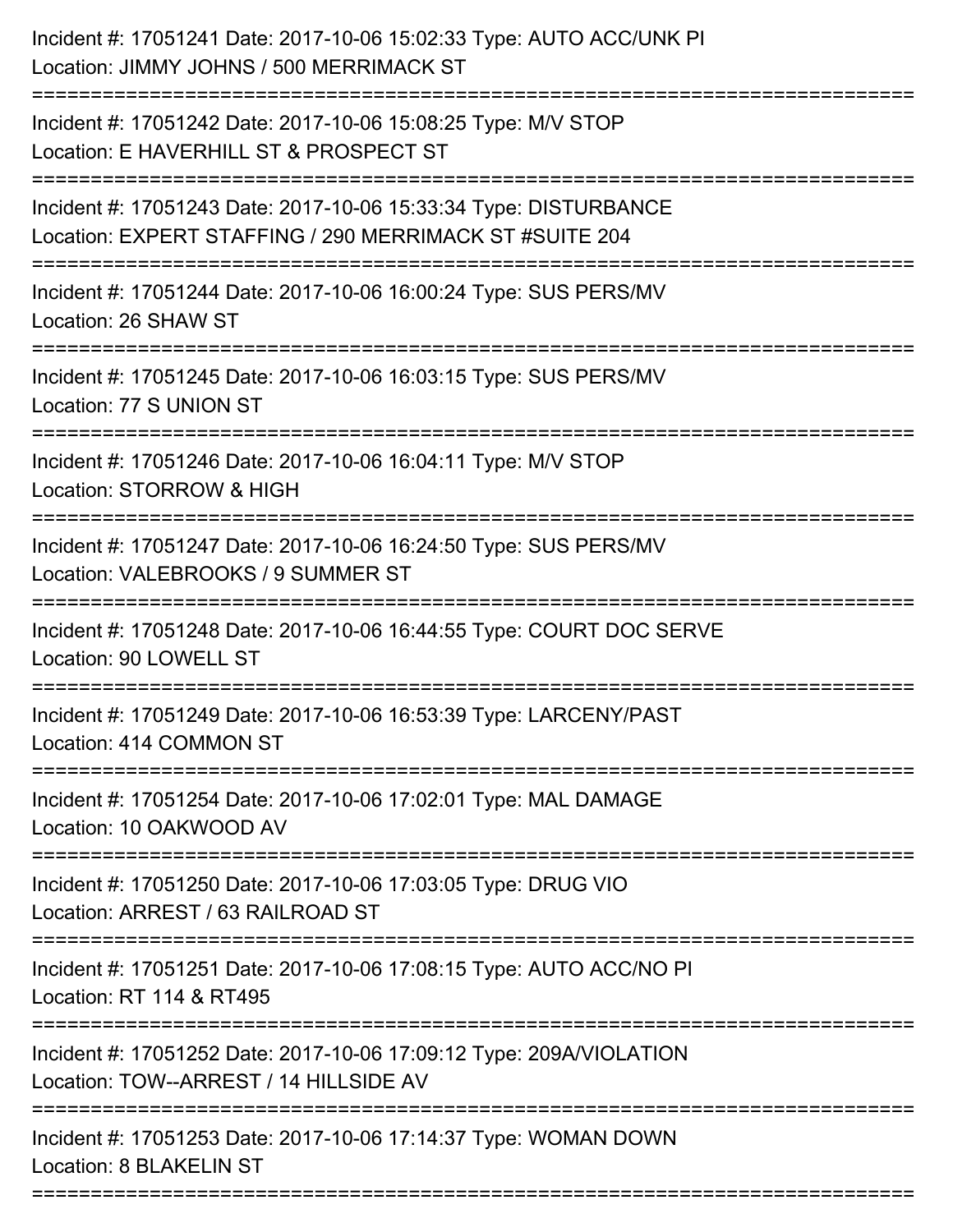Location: 380 S UNION ST

| Incident #: 17051256 Date: 2017-10-06 17:22:27 Type: HIT & RUN M/V<br>Location: ANDOVER ST & PHILLIPS ST                      |
|-------------------------------------------------------------------------------------------------------------------------------|
| Incident #: 17051257 Date: 2017-10-06 17:27:03 Type: MEDIC SUPPORT<br>Location: 35 BEACONSFIELD ST                            |
| Incident #: 17051258 Date: 2017-10-06 17:28:38 Type: MISSING PERS<br>Location: 362 AMES ST #1                                 |
| Incident #: 17051259 Date: 2017-10-06 17:32:37 Type: LOUD NOISE<br>Location: 245 ERVING AV                                    |
| Incident #: 17051260 Date: 2017-10-06 17:36:28 Type: M/V STOP<br>Location: FERRY ST & MARSTON ST                              |
| Incident #: 17051261 Date: 2017-10-06 17:53:17 Type: M/V STOP<br>Location: PARK ST & TRENTON ST                               |
| Incident #: 17051262 Date: 2017-10-06 18:01:29 Type: M/V STOP<br>Location: TOW / 6 BERKELEY ST                                |
| Incident #: 17051263 Date: 2017-10-06 18:01:59 Type: M/V STOP<br>Location: 200 PARKER ST                                      |
| ==============<br>Incident #: 17051264 Date: 2017-10-06 18:05:30 Type: M/V STOP<br><b>Location: CANAL ST &amp; MARSTON ST</b> |
| Incident #: 17051265 Date: 2017-10-06 18:06:06 Type: M/V STOP<br>Location: PARKER ST & SALEM ST                               |
| Incident #: 17051266 Date: 2017-10-06 18:10:21 Type: M/V STOP<br>Location: CAMBRIDGE ST & WINTHROP AV                         |
| Incident #: 17051267 Date: 2017-10-06 18:13:44 Type: M/V STOP<br>Location: 50 WINTHROP AV                                     |
| Incident #: 17051268 Date: 2017-10-06 18:22:22 Type: M/V STOP<br>Location: 1 PARKER ST                                        |
|                                                                                                                               |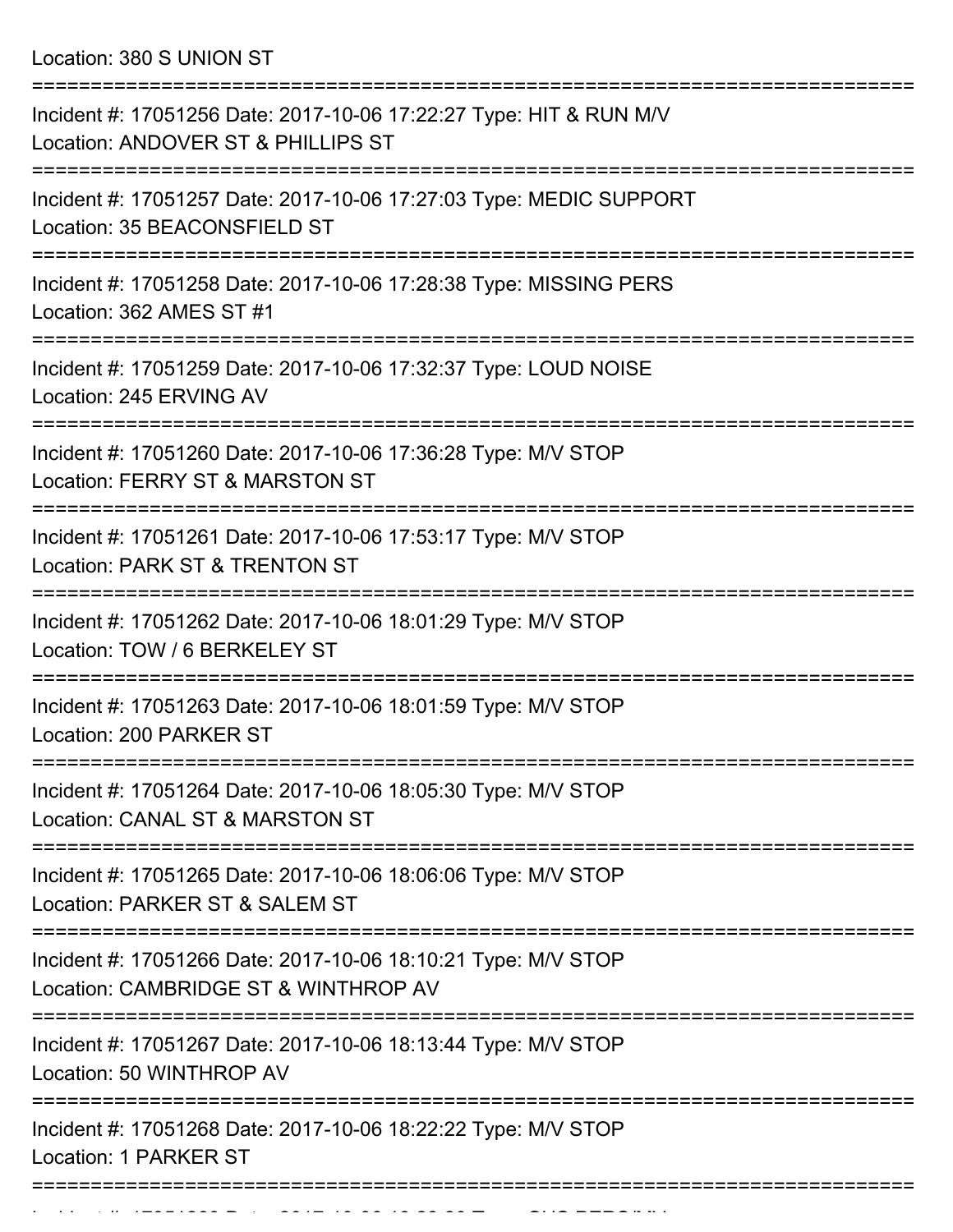Location: 104 E HAVERHILL ST =========================================================================== Incident #: 17051270 Date: 2017-10-06 18:41:29 Type: M/V STOP Location: 80 S BROADWAY =========================================================================== Incident #: 17051272 Date: 2017-10-06 18:49:22 Type: AUTO ACC/UNK PI Location: 397 JACKSON ST =========================================================================== Incident #: 17051273 Date: 2017-10-06 18:49:42 Type: 209A/VIOLATION Location: 110 THOREAU WAY #8111 =========================================================================== Incident #: 17051271 Date: 2017-10-06 18:51:50 Type: M/V STOP Location: MECHANIC ST & UNION ST =========================================================================== Incident #: 17051274 Date: 2017-10-06 18:56:19 Type: HIT & RUN M/V Location: 600 BROADWAY #430 =========================================================================== Incident #: 17051275 Date: 2017-10-06 19:02:45 Type: M/V STOP Location: 68 MELROSE ST =========================================================================== Incident #: 17051276 Date: 2017-10-06 19:07:19 Type: M/V STOP Location: 15 HANCOCK ST =========================================================================== Incident #: 17051277 Date: 2017-10-06 19:08:41 Type: DISORDERLY Location: BROADWAY & WATER ST =========================================================================== Incident #: 17051278 Date: 2017-10-06 19:16:26 Type: FIGHT Location: NORTH PARISH RD =========================================================================== Incident #: 17051279 Date: 2017-10-06 19:36:15 Type: CK WELL BEING Location: 103 BAILEY ST =========================================================================== Incident #: 17051280 Date: 2017-10-06 19:45:14 Type: M/V STOP Location: ANDOVER ST & BLANCHARD ST =========================================================================== Incident #: 17051281 Date: 2017-10-06 19:53:26 Type: CK WELL BEING Location: 16 BEACON ST =========================================================================== Incident #: 17051282 Date: 2017-10-06 19:59:27 Type: M/V STOP Location: AUBURN ST & BENNINGTON ST ===========================================================================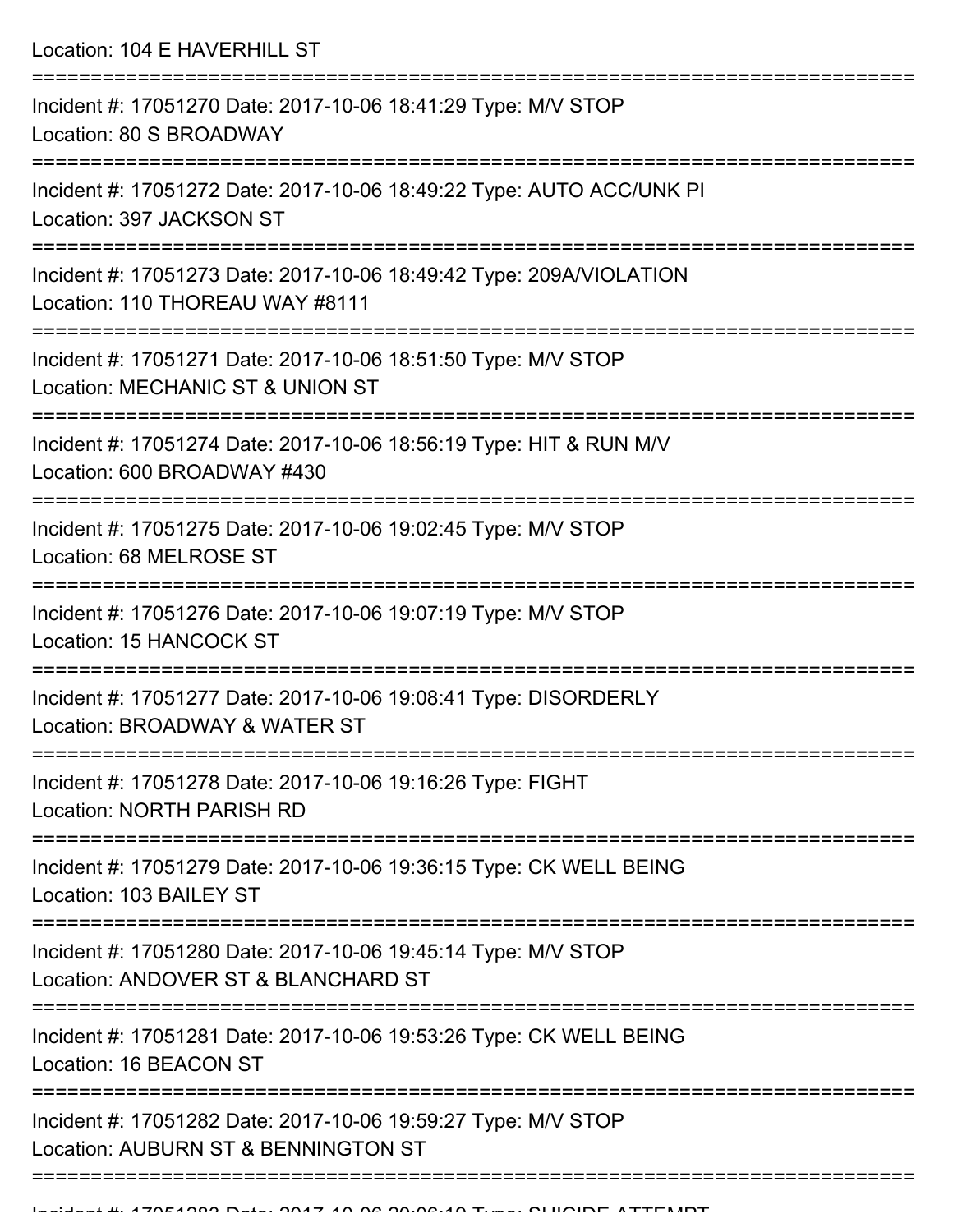Location: 12 BEACON AV

| Incident #: 17051284 Date: 2017-10-06 20:11:54 Type: DISTURBANCE<br>Location: ARREST / 204 PHILLIPS ST #RIGHT  |
|----------------------------------------------------------------------------------------------------------------|
| Incident #: 17051285 Date: 2017-10-06 20:24:21 Type: DOMESTIC/PROG<br>Location: 275 WATER ST #2                |
| Incident #: 17051286 Date: 2017-10-06 20:30:41 Type: MAN DOWN<br>Location: 434 BROADWAY                        |
| Incident #: 17051287 Date: 2017-10-06 20:33:35 Type: MAN DOWN<br>Location: 157 LAWRENCE ST                     |
| Incident #: 17051288 Date: 2017-10-06 20:41:24 Type: SUS PERS/MV<br>Location: 11 FARLEY ST                     |
| Incident #: 17051289 Date: 2017-10-06 20:41:52 Type: VIO CITY ORD<br>Location: ESSEX ST & WARREN ST            |
| Incident #: 17051290 Date: 2017-10-06 20:42:16 Type: MEDIC SUPPORT<br>Location: TOW / 272 E HAVERHILL ST       |
| Incident #: 17051291 Date: 2017-10-06 20:45:59 Type: SUS PERS/MV<br>Location: ARREST / BENNINGTON ST & PARK ST |
| Incident #: 17051292 Date: 2017-10-06 20:51:10 Type: DOMESTIC/PAST<br>Location: 275 WATER ST #2                |
| Incident #: 17051293 Date: 2017-10-06 20:52:03 Type: MEDIC SUPPORT<br>Location: 9 MAPLE ST                     |
| Incident #: 17051294 Date: 2017-10-06 21:00:12 Type: MV/BLOCKING<br>Location: 1 BROOKFIELD ST                  |
| Incident #: 17051295 Date: 2017-10-06 21:02:52 Type: 911 HANG UP<br>Location: 32 BUTLER ST                     |
| Incident #: 17051296 Date: 2017-10-06 21:07:36 Type: CK WELL BEING<br>Location: 103 BAILEY ST                  |
| Incident #: 17051297 Date: 2017-10-06 21:24:05 Type: M/V STOP                                                  |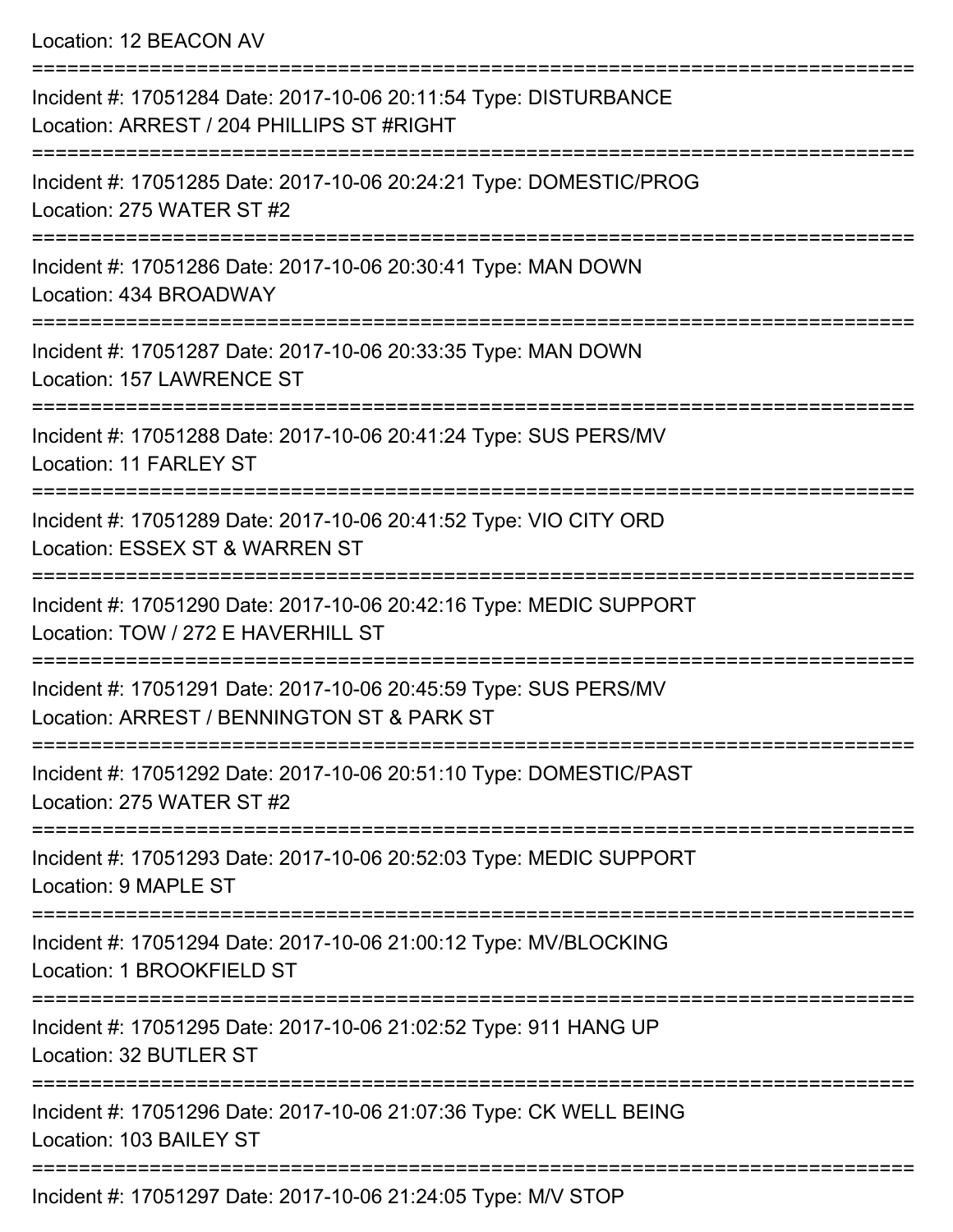| Incident #: 17051298 Date: 2017-10-06 21:25:07 Type: M/V STOP<br>Location: MT VERNON PARK / null             |
|--------------------------------------------------------------------------------------------------------------|
| Incident #: 17051299 Date: 2017-10-06 21:27:38 Type: SPECIAL CHECK<br>Location: 14 HILLSIDE AV               |
| Incident #: 17051300 Date: 2017-10-06 21:37:50 Type: DISTURBANCE<br>Location: MCDONALDS / 599 ANDOVER ST     |
| Incident #: 17051301 Date: 2017-10-06 21:40:41 Type: DOMESTIC/PROG<br>Location: ARREST / 17 WINTHROP AV FL 1 |
| Incident #: 17051302 Date: 2017-10-06 21:56:30 Type: M/V STOP<br>Location: HAVERHILL ST & MORTON ST          |
| Incident #: 17051303 Date: 2017-10-06 21:59:06 Type: SHOTS FIRED<br>Location: BERKELEY ST & SWAN ST          |
| Incident #: 17051304 Date: 2017-10-06 22:00:01 Type: SHOTS FIRED<br><b>Location: SUMMER ST</b>               |
| Incident #: 17051305 Date: 2017-10-06 22:14:14 Type: LOUD NOISE<br>Location: 170 S UNION ST                  |
| Incident #: 17051306 Date: 2017-10-06 22:22:28 Type: NOISE ORD<br>Location: 13 CEDAR ST FL 2                 |
| Incident #: 17051307 Date: 2017-10-06 22:28:18 Type: DISABLED MV<br>Location: 75 HAVERHILL ST                |
| Incident #: 17051308 Date: 2017-10-06 22:28:26 Type: DISABLED MV<br>Location: BRUCE ST & PARK ST             |
| Incident #: 17051309 Date: 2017-10-06 22:29:24 Type: LOUD NOISE<br><b>Location: PARKER ST</b>                |
| Incident #: 17051310 Date: 2017-10-06 22:39:19 Type: M/V STOP<br>Location: MERRIMACK ST & S UNION ST         |
| Incident #: 17051311 Date: 2017-10-06 22:51:33 Type: SUS PERS/MV                                             |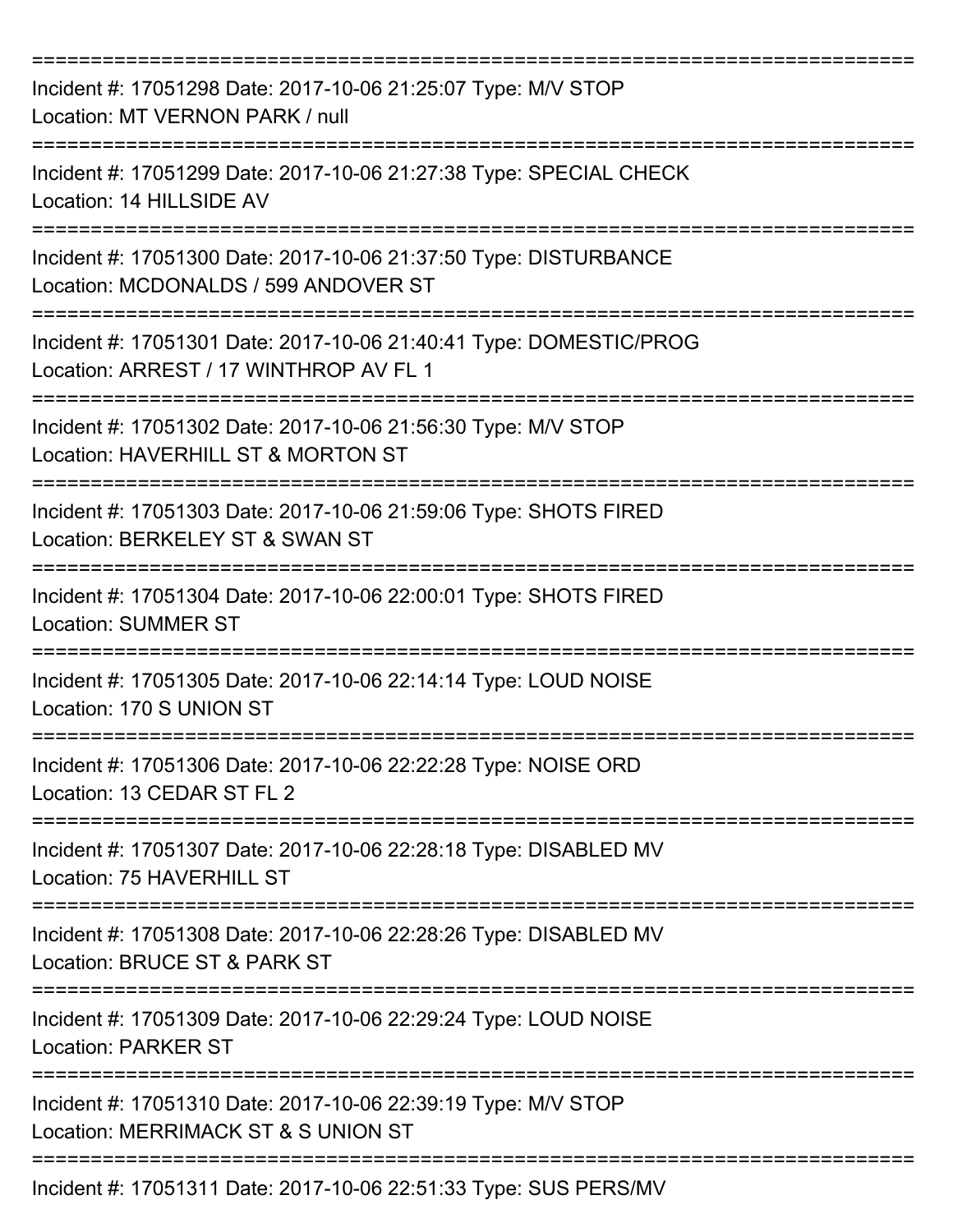| Incident #: 17051313 Date: 2017-10-06 22:53:45 Type: ALARM/BURG<br>Location: CUBE SMART / 51 S CANAL                        |
|-----------------------------------------------------------------------------------------------------------------------------|
| Incident #: 17051312 Date: 2017-10-06 22:54:23 Type: RECOV/STOL/MV<br>Location: 55 W LAUREL ST                              |
| Incident #: 17051314 Date: 2017-10-06 22:56:34 Type: 209A/VIOLATION<br>Location: 90 LOWELL ST                               |
| Incident #: 17051315 Date: 2017-10-06 23:00:57 Type: M/V STOP<br>Location: 290 MERRIMACK                                    |
| Incident #: 17051316 Date: 2017-10-06 23:02:35 Type: DOMESTIC/PROG<br>Location: 2 RAILROAD ST<br>========================== |
| Incident #: 17051317 Date: 2017-10-06 23:15:38 Type: PARK & WALK<br>Location: MERRIMACK COURTS / null                       |
| Incident #: 17051318 Date: 2017-10-06 23:22:48 Type: SUS PERS/MV<br>Location: 129 MARGIN ST                                 |
| ==========<br>Incident #: 17051319 Date: 2017-10-06 23:24:21 Type: MAN DOWN<br>Location: BIG N' BEEFY / 415 BROADWAY        |
| Incident #: 17051320 Date: 2017-10-06 23:27:59 Type: SUS PERS/MV<br>Location: 17 PROVIDENCE ST                              |
| Incident #: 17051321 Date: 2017-10-06 23:30:20 Type: SUS PERS/MV<br>Location: 84 ALLSTON ST                                 |
| Incident #: 17051322 Date: 2017-10-06 23:33:14 Type: HIT & RUN M/V<br>Location: 61 ABBOTT ST                                |
| Incident #: 17051323 Date: 2017-10-06 23:34:53 Type: ALARMS<br><b>Location: 354 MERRIMACK ST</b>                            |
| Incident #: 17051324 Date: 2017-10-06 23:45:36 Type: DISTURBANCE<br>Location: 3 FARNHAM ST                                  |
| Incident #: 17051325 Date: 2017-10-06 23:49:06 Type: MEDIC SUPPORT                                                          |